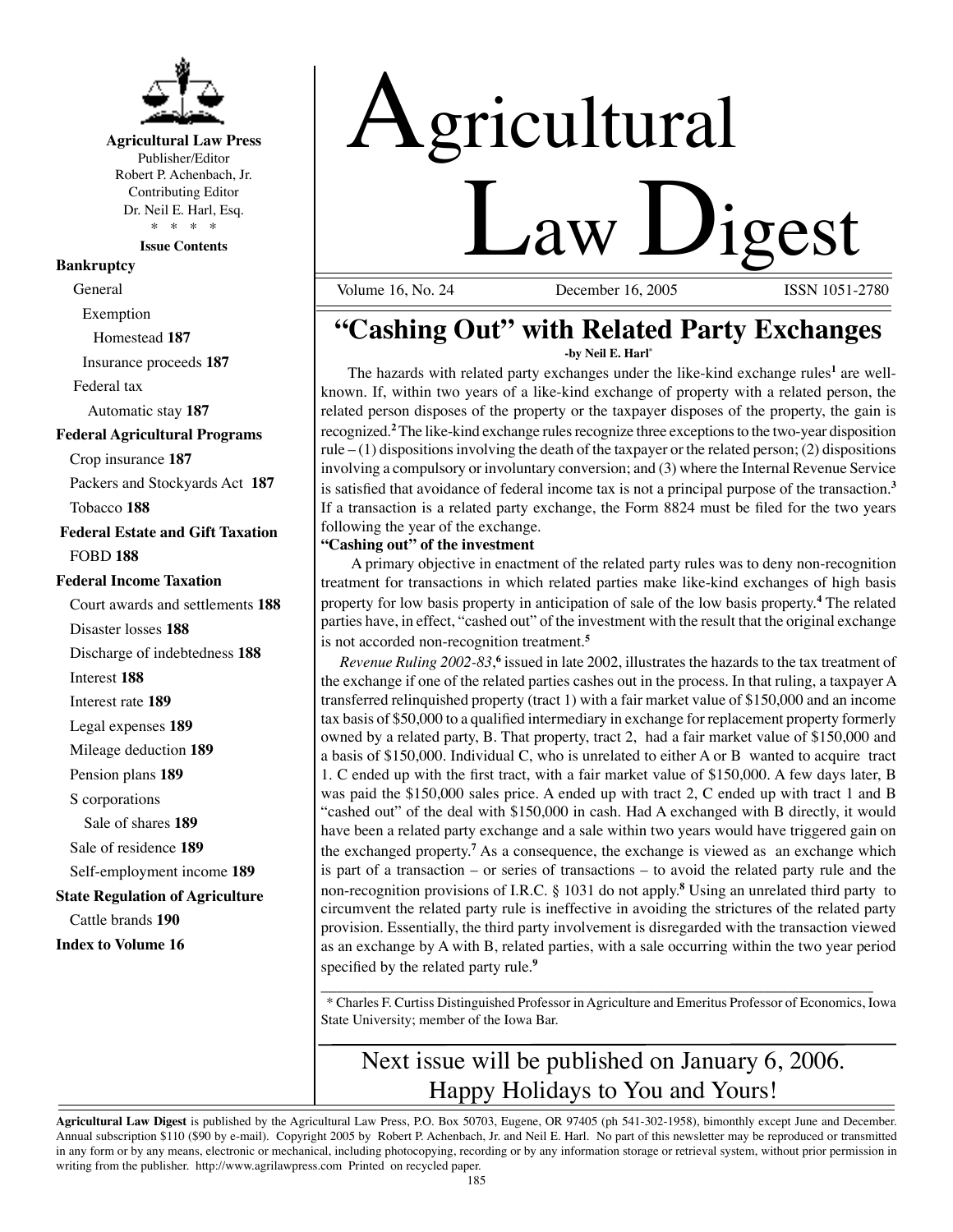A similar fact situation was litigated in *Teruya Bros., Ltd. & Subs. v. Commissioner*<sup>10</sup> which involved an unsuccessful attempt to avoid the related party rules using a qualified intermediary. Again, a sale occurred within two years of the initial exchange and one of the parties "cashed out" within that time period. What occurred was that, in a series of transactions, the taxpayers transferred real properties to a qualified intermediary which sold the properties to unrelated parties. The qualified intermediary used the proceeds and additional funds from the taxpayer to purchase like-kind replacement properties from a related corporation. The taxpayer failed to demonstrate that tax avoidance was not one of the principal purposes of the exchanges.**<sup>11</sup>**The court concluded that the use of the qualified intermediary was interposed to avoid the related party rule.

In a 2004 private letter ruling,**<sup>12</sup>**IRS distinguished *Rev. Rul. 2002-83***<sup>13</sup>**in holding that there was no "cashing out" of a property interest and no sale was contemplated within the two year period even though one property ended up being acquired by a buyer. As the ruling notes-

"Upon completion of the series of transactions, both related parties will own property that is like-kind to the property they exchanged. Moreover, neither party will have ever been in receipt of cash or other non-like kind property (other than boot received in the exchange) in return for the relinquished property."

The ruling notes that neither party was in receipt of boot (or any other non-like kind property) in return for the relinquished property other than boot received in the exchange.**<sup>14</sup>**

This ruling provides one template for planning a transaction to avoid the trap of *Rev. Rul. 2002-83.***<sup>15</sup>**The critical feature of the letter ruling is that there was no "cashing out" of their investment by one of the related parties.**<sup>16</sup>**

### **In conclusion**

It is abundantly clear that "cashing out" by one of the parties in a related party exchange (even with an unrelated qualified

# **More on Handling CSP Payments**

-by Neil E. Harl\*

On June 24, 2005, the *Federal Register* (at page 36,557) carried a Notice of Determination by the Secretary of Agriculture that payments under the Conservation Security Program,**<sup>1</sup>**under criteria specified in the USDA regulations, **<sup>2</sup>**are ". . . primarily for the purpose of conserving soil and water resources or protecting and restoring the environment."**<sup>2</sup>**The Secretary is charged with making such a determination in order for the payments to be eligible for the cost share exclusion available under federal income tax law. **<sup>3</sup>**The Secretary of the Treasury is obligated to make a determination that the payments under the program do not increase ". . . substantially the annual income derived from the property."**<sup>4</sup>**

The Secretary of Agriculture, in the June 24, 2005 notice, proceeded to state that ". . . this determination permits recipients to exclude from gross income, for Federal income tax purposes, all or part of the *existing practice, new practice, and enhancement activity payments under the extent allowed by the Internal Revenue Service."***<sup>5</sup>** However, as discussed in a November 18, 2005 *Agricultural Law*  intermediary) falls within the related party rules. Unfortunately, that is not unusual with related party exchanges.

## **Footnotes**

**<sup>1</sup>**I.R.C. § 1031(f). See generally 4 Harl, *Agricultural Law* § 27.04 (2005); Harl, *Agricultural Law Manual* § 4.02[16] (2005). See generally Harl, "Partition and the Related Party Rule," 13 *Agric. L. Dig*. 145 (2002); Harl, "Is a Partition an Exchange?" 14 *Agric. L. Dig*. 41 (2003).

 $^2$  I.R.C. § 1031(f)(1).

**3** I.R.C. § 1031(f)(2).

<sup>4</sup> See H.R. Rep. 247, 101<sup>st</sup> Cong., 1<sup>st</sup> Sess. 1340 (1989).

**<sup>5</sup>**See Ltr. Rul. 9931002, April 12, 1999) (parent-children transaction). See also Ltr. Rul. 200126007, March 22, 2001 (likekind exchange treatment denied for multi-party exchange involving related parties where there was "basis shifting").

**<sup>6</sup>** 2002-2 C.B. 927.

**7** I.R.C. § 1031(f)(1).

**8** I.R.C. § 1031(f)(4).

**9** I.R.C. § 1031(f)(1).

- **<sup>10</sup>** 124 T.C. 45 (2005).
- **11** See I.R.C. § 1031(f)(2)(C).

**<sup>12</sup>** Ltr. Rul. 200440002, June 14, 2004.

**<sup>13</sup>** 2002 C.B. 927.

**<sup>14</sup>** Ltr. Rul. 200440002, June 14, 2004.

**<sup>15</sup>** 2002-2 C.B. 927.

**<sup>16</sup>**Ltr. Rul. 200440002, June 14, 2004. See Ltr. Rul. 9748006, August 25, 1997 (mere interposition of qualified intermediary between parties does not avoid related party rule).

*Digest* article, **<sup>6</sup>**the exclusion provision is limited to "capital improvements."**<sup>7</sup>**Cost-share payments for the adoption of land-based structural practices should be eligible for the exclusion from income *if the practice is a capital improvement."***<sup>8</sup>**Cost-share payments for the adoption or maintenance of management or vegetative practices would not be excludible from income nor would "existing practice, new practice, and enhancement activity payments"**<sup>9</sup>**necessarily be excludible from income. Those payments are very likely to be reportable as ordinary income except to the extent the payments are for capital improvements.**<sup>10</sup>**

The misleading statement in the June 24, 2005 Notice has contributed to the belief by some taxpayers, augmented by statements from Natural Resource Conservation Service offices, that perhaps the entire amount of CSP payments could be excluded from income. That would only be possible if the entire payment amount were to be directed into capital improvements. Considering the nature of the CSP program, that is highly unlikely.

#### **FOOTNOTES**

**<sup>1</sup>**Farm Security and Rural Investment Act of 2002, § 2001, 116 Stat. 134 (2002).

**2** 7 C.F.R. Part 14.